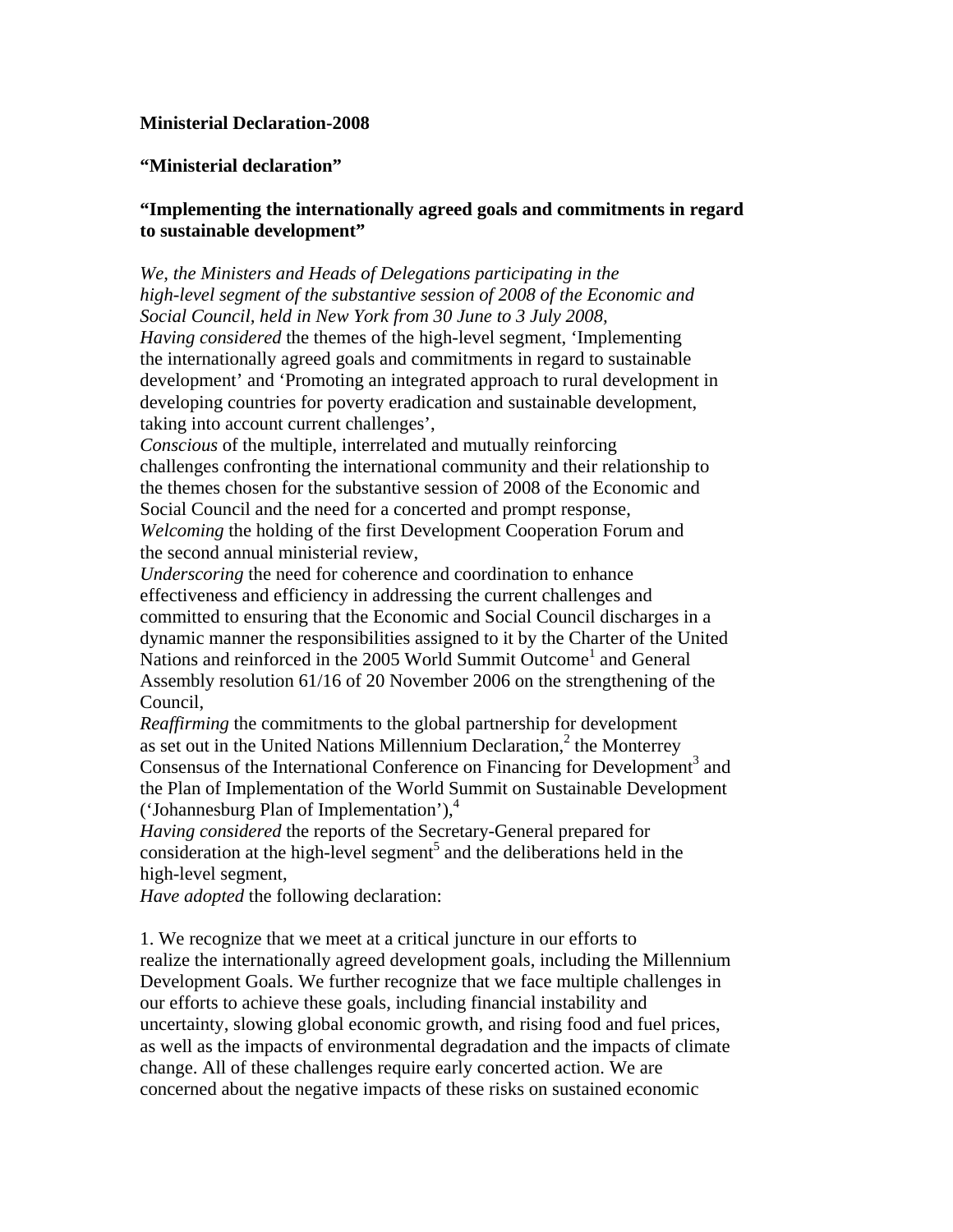growth and sustainable development, particularly in developing countries. We are also concerned that these risks might further widen inequalities both among and within nations.

2. We therefore call for urgent individual and collective actions, both short and long term, to stem the impacts of these risks and place the global economy on a firm sustainable foundation. We need to ensure that our development gains are not reversed and that our future efforts are not undermined. We are determined to take concerted actions to promote progress towards the realization of the internationally agreed development goals, including the Millennium Development Goals.

3. We reaffirm that development is a central goal by itself and that sustainable development in its economic, social and environmental dimensions constitutes a key element of the overarching framework of United Nations activities. We recognize that development, peace and security, and human rights are interlinked and mutually reinforcing.

4. We call for the full implementation of the global partnership for development and commitments made by all countries and request the Economic and Social Council to continue to review the progress made in the implementation of the outcomes of the major United Nations conferences and summits, and their follow-up processes, in the economic, social and related fields, including the Millennium Development Goals and other internationally agreed development goals.

5. We take note with appreciation of the voluntary initiative of the Government of Bahrain to hold regional consultations on the annual ministerial review of the Economic and Social Council at Manama on 1 and 2 June 2008<sup>6</sup> and the holding of high-level symposiums by the Governments of Austria, Egypt and Italy, in Vienna, Cairo and Rome, in preparation for the Development Cooperation Forum.

6. We welcome the enhanced participation of various stakeholders, including from civil society and the private sector, and recognize the need to continue to encourage and facilitate their engagement in efforts to achieve sustainable development.

7. We welcome the voluntary national presentations made by Belgium, Chile, Finland, the Lao People's Democratic Republic, Luxembourg, Kazakhstan, the United Kingdom of Great Britain and Northern Ireland and the United Republic of Tanzania.<sup>7</sup>

8. We reiterate our commitment to ensuring the achievement of sustainable development in all countries, integrating economic growth, social development and environmental protection, and to making that goal the central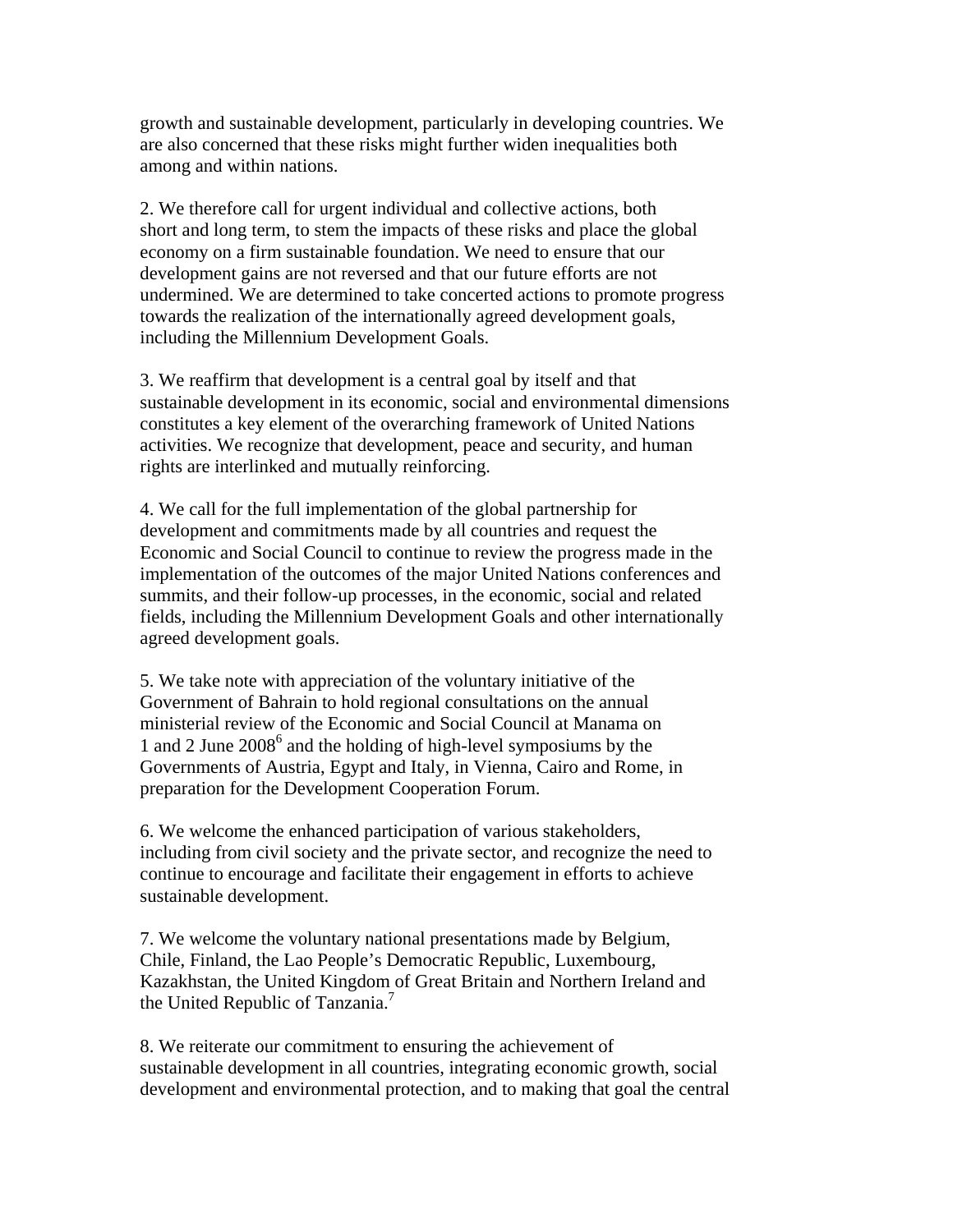objective of national development strategies and international cooperation. We call on countries that have not yet developed policy frameworks for integrating economic, social and environmental objectives to consider adopting and implementing such frameworks. We recognize that a facilitative international environment and appropriate international cooperation is important in this regard.

9. We recognize the importance of strengthening indicators that integrate the three pillars of sustainable development.

10. We reaffirm our commitment to promoting gender equality and the empowerment of women, recognizing that they are key actors in development, and to identifying and accelerating concrete actions towards that end.

11. We recognize the increasing rate of deterioration of the global environment in many important areas, the continued challenges of environmental protection and the serious implications for sustainable development, and strongly stress the need to address critical issues of long-term global sustainability, taking into account the principles contained in the  $\overline{R}$  is Declaration on Environment and Development,<sup>8</sup> including, inter alia, the principle of common but differentiated responsibilities.

12. We reiterate the commitments made at the World Summit on Sustainable Development to pursue a more efficient and coherent implementation of the three objectives of the Convention on Biological Diversity<sup>9</sup> and the achievement by 2010 of a significant reduction in the current rate of loss of biological diversity, which will require action at all levels, including the implementation of national biodiversity strategies and action plans and the provision of new and additional financial and technical resources to developing countries.

13. We resolve to support and strengthen the implementation of the United Nations Convention to Combat Desertification in Those Countries Experiencing Serious Drought and/or Desertification, Particularly in Africa,<sup>10</sup> with a view to addressing causes of desertification and land degradation, as well as poverty resulting from land degradation, through, inter alia, the mobilization of adequate and predictable financial resources, the transfer of technology and capacity-building at all levels.

14. We acknowledge that the global nature of climate change calls for the widest possible cooperation by all countries and their participation in an effective and appropriate international response, in accordance with their common but differentiated responsibilities and respective capabilities and their social and economic conditions.

15. We reaffirm our commitment to the ultimate objective of the United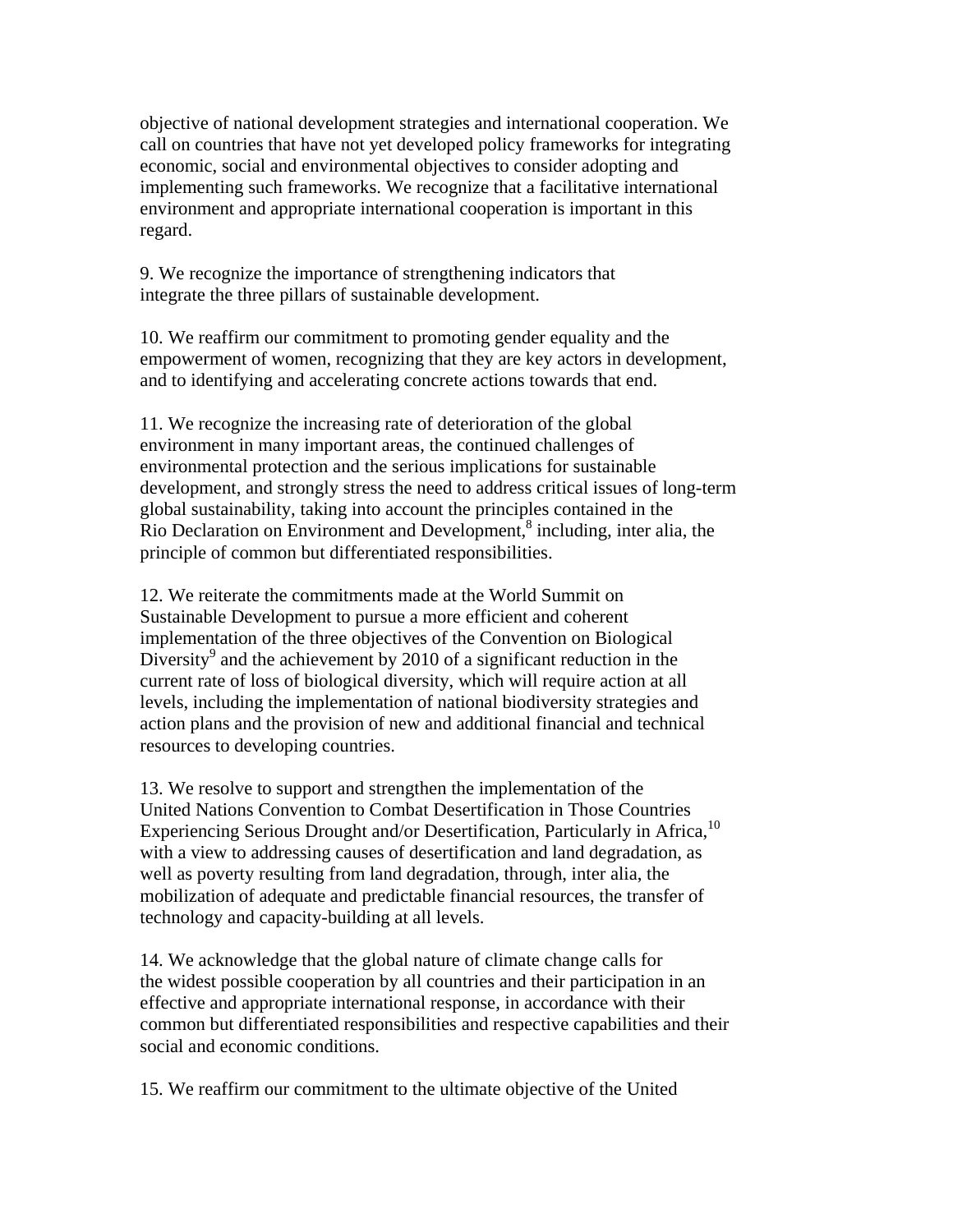Nations Framework Convention on Climate Change,<sup>11</sup> as contained in article 2 thereof, namely, to stabilize greenhouse gas concentrations in the atmosphere at a level that prevents dangerous anthropogenic interference with the climate system. Such a level should be achieved within a time frame sufficient to allow ecosystems to adapt naturally to climate change, to ensure that food production is not threatened and to enable economic development to proceed in a sustainable manner.

16. We remain deeply concerned that all countries, in particular developing countries including least developed countries and small island developing States and African countries, face increased risks from the negative effects of climate change and we further stress the need to urgently address adaptation needs relating to such effects.

17. We reaffirm that responses to climate change should be coordinated with social and economic development in an integrated manner, with a view to avoiding adverse impact on the latter, taking into full account the legitimate priority needs of developing countries for the achievement of sustained economic growth and the eradication of poverty.

18. We welcome the decisions adopted during the thirteenth session of the Conference of the Parties to the United Nations Framework Convention on Climate Change, held in Bali, Indonesia, from 3 to 15 December 2007, including the Bali Action Plan, which launched a comprehensive process aimed at enabling the full, effective and sustained implementation of the Convention through long-term cooperative action, now, up to and beyond 2012, in order to reach an agreed outcome and adopt a decision at the fifteenth session of the Conference of the Parties.<sup>12</sup> We take note of the work under way in the open-ended ad hoc working group of the parties to the Kyoto Protocol to the United Nations Framework Convention on Climate Change<sup>13</sup> established under decision  $1/CMP.1.^{14}$ 

19. We call for efforts by all countries to promote sustainable management of all types of forests. We recognize the need for the provision by the international community of increased support for the efforts of developing countries towards the promotion of sustainable forest management.

20. We stress the importance of diversifying energy supply by developing advanced, cleaner, more efficient, affordable and cost-effective energy technologies, including fossil fuel technologies and renewable energy technologies, hydro included, and their transfer to developing countries on concessional terms as mutually agreed, and, with a sense of urgency, of substantially increasing the global share of renewable energy sources with the objective of increasing its contribution to total energy supply.

21. We emphasize that it is essential to address the challenges and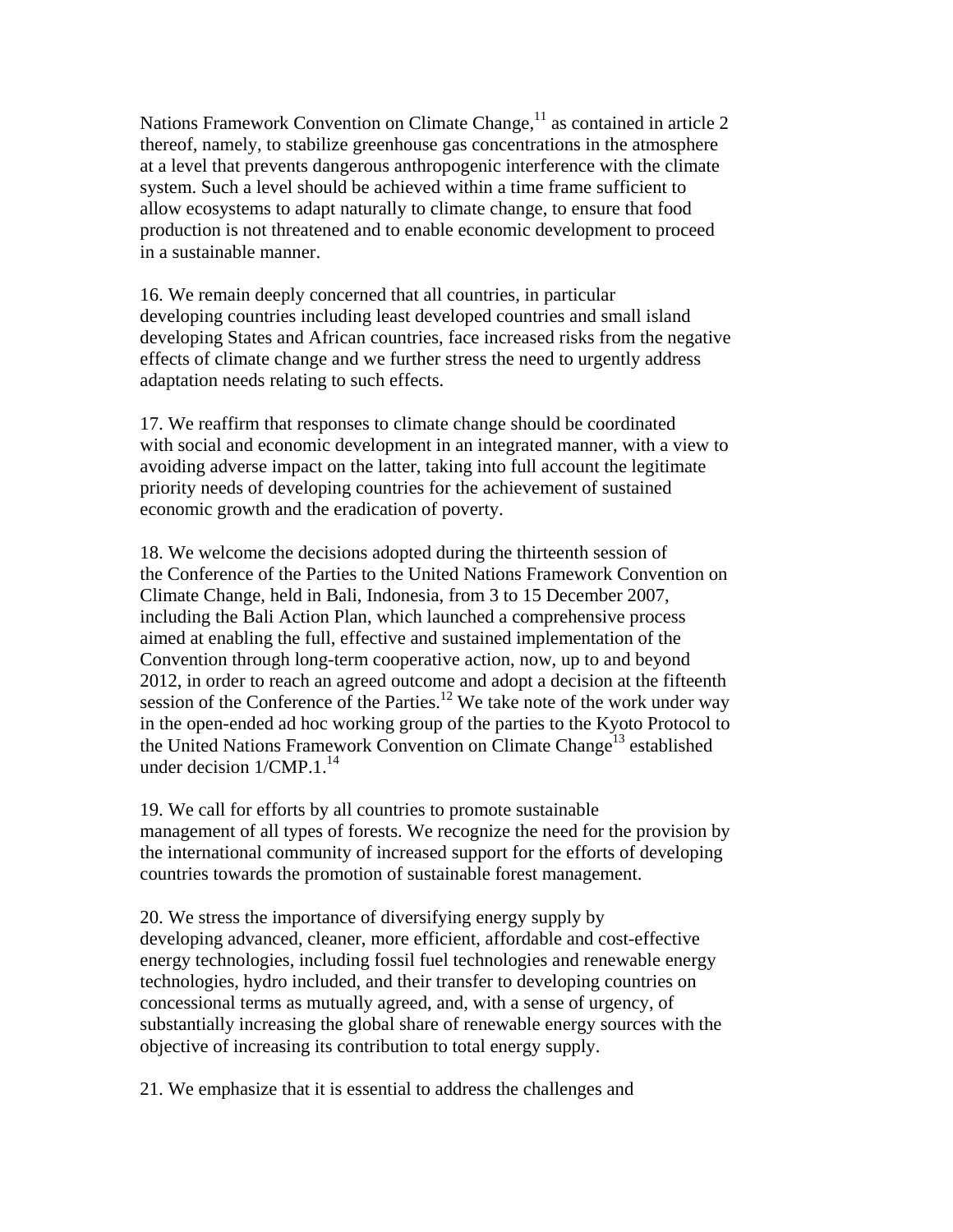opportunities posed by bio-fuels, in view of the world's food security, energy and sustainable development needs.

22. We express our concern at the current situation of soaring food prices and underline that the global food crisis poses a serious challenge to the fight against poverty and hunger as well as to the efforts by developing countries to attain food security and achieve the objectives of reducing by half the number of undernourished people by no later than 2015 and other internationally agreed development goals, including the Millennium Development Goals. We reiterate that the global food crisis has multiple and complex causes and that its consequences require a comprehensive and coordinated response in the short, medium and long term by national Governments and the international community.

23. The global food situation calls for a strong commitment from Governments as well as from all other stakeholders. We call upon all donors and the United Nations system to increase their assistance to developing countries, in particular least developed countries and those that are most negatively affected by high food prices. We welcome the holding of the High-level Conference on World Food Security: The Challenges of Climate Change and Bio-energy in Rome from 3 to 5 June 2008 and note the importance of the implementation of its outcome. We also welcome the convening of a special meeting of the Economic and Social Council on the global food crisis from 20 to 22 May 2008. We take note of the recent establishment by the Secretary-General of the High-level Task Force on the Global Food Crisis and encourage its continued engagement with Member States.

24. We reiterate the urgency of accelerating progress in the implementation of the priorities for action in water, sanitation and human settlements agreed at the thirteenth session of the Commission on Sustainable Development by providing access to safe drinking water and sanitation services, building partnerships for capacity-building and technology transfer, improving the efficiency of water utilities, engaging stakeholders in the implementation process, strengthening monitoring and reporting and implementing integrated water resources management, through raising public awareness; and integrating water and sanitation strategies into national development plans, mobilizing adequate financial resources and using available financial resources more efficiently and ensuring targeted, effective implementation by all relevant actors, including incorporation of a gender perspective and effective monitoring of implementation, in order to reach the 2015 objective of halving the proportion of people who are unable to access or afford safe drinking water and the proportion of people without access to basic sanitation.

25. We recognize the important role of cities and other urban areas and the challenges of urbanization. We therefore call for promoting sustainable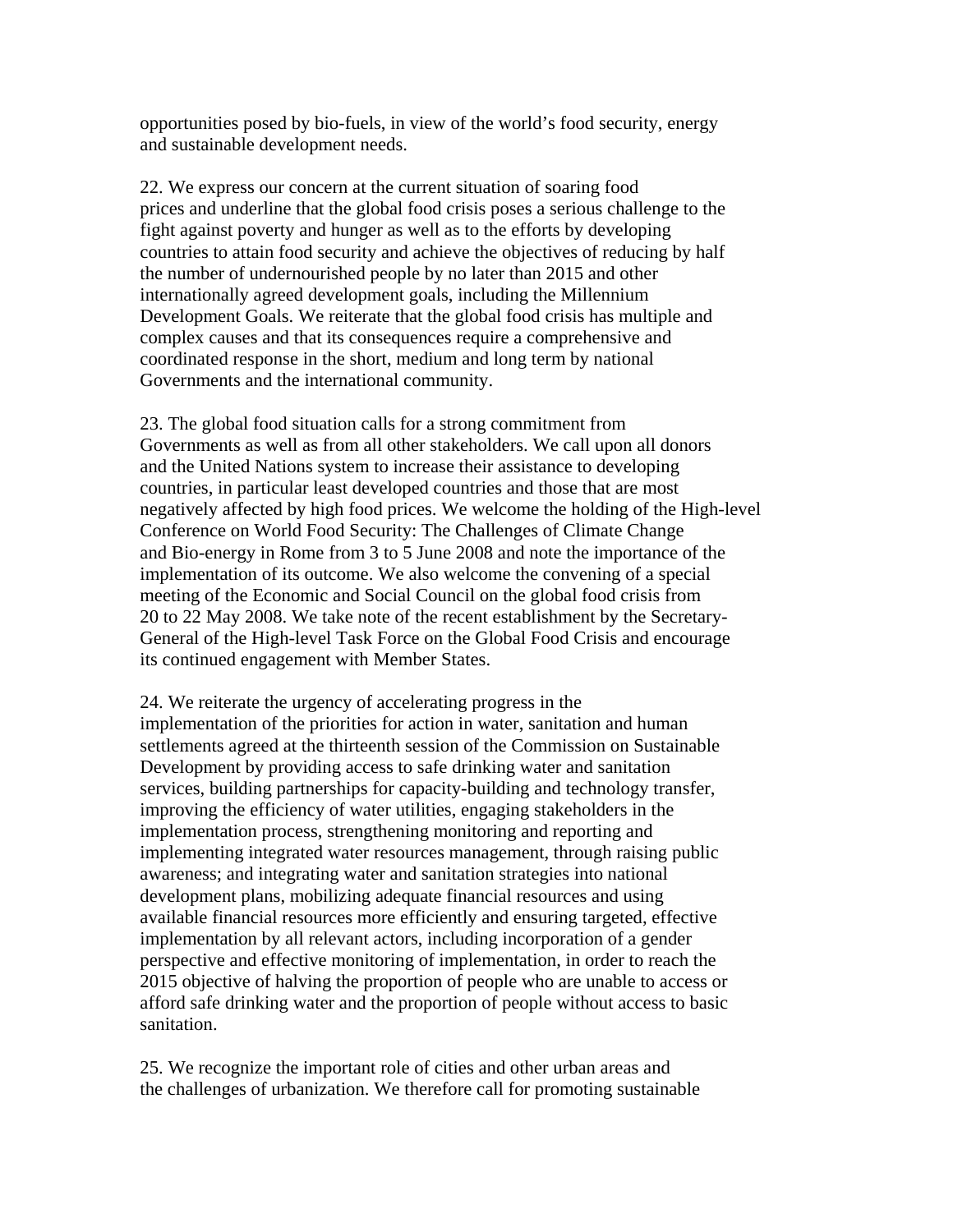urbanization, improving lives of slum-dwellers and encouraging practical solutions to these challenges.

26. We reaffirm the importance of investing in infrastructure for rural development and agriculture. We further recognize the importance of non-farming economic activities in eradicating poverty in rural areas. In this regard, we recognize the in-depth discussion at the sixteenth session of the Commission on Sustainable Development and we look forward to recommendations of the Commission at its seventeenth session that will advance rural development.

27. We recognize that agriculture plays a crucial role in addressing the needs of a growing global population and is inextricably linked to poverty eradication, especially in developing countries. Integrated and sustainable agriculture and rural development approaches are therefore essential to achieving enhanced food security and food safety in an environmentally sustainable way.

28. We recognize the crucial importance of enhanced access of the rural poor, women and men, to productive assets, in particular land and water, and stress that priority attention should be given to the adoption of policies and the implementation of laws that guarantee well-defined and enforceable land- and water-use rights and promote legal security of tenure, while recognizing the existence of different national laws and/or systems of land access and tenure.

29. We call for the full, timely and effective achievement of the goals and targets of the Programme of Action for the Least Developed Countries for the Decade  $2001-2010$ , <sup>15</sup> the Almaty Programme of Action: Addressing the Special Needs of Landlocked Developing Countries within a New Global Framework for Transit Transport Cooperation for Landlocked and Transit Developing Countries,<sup>16</sup> the Programme of Action for the Sustainable Development of Small Island Developing States,<sup>17</sup> and the Mauritius Strategy for the Further Implementation of the Programme of Action for the Sustainable Development of Small Island Developing States<sup>18</sup> so as to address the special needs of least developed countries, landlocked developing countries and small island developing States.

30. We recognize that poverty and inequality are a concern for all countries regardless of their level of development. We also recognize that middle-income countries are still faced with significant areas of poverty and that efforts to address these challenges should be supported.

31. We emphasize the need for continued, coordinated and effective international support for achieving the development goals in countries emerging from conflict and in those recovering from natural disasters.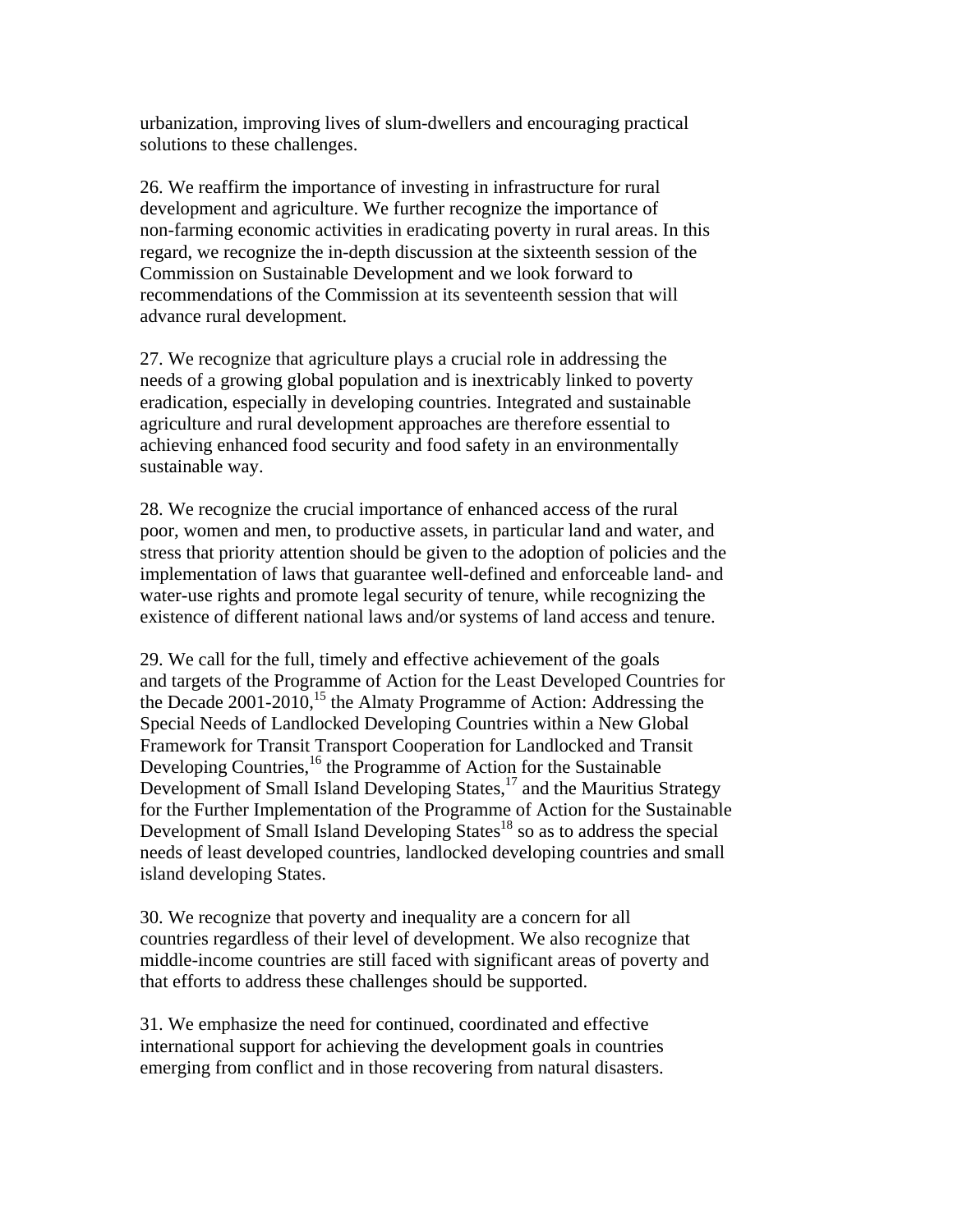32. We remain concerned that many countries in Africa are currently not on track to achieve, by 2015, any of the goals set out in the United Nations Millennium Declaration and, in this regard, emphasize that concerted efforts and continued support are required to fulfill the commitments to address the special needs of Africa. We welcome the efforts by development partners to strengthen cooperation with the New Partnership for Africa's Development<sup>19</sup> and the progress made by the African countries in fulfilling their commitments in respect of the implementation of the New Partnership. In this regard, we look forward to the convening of the high-level meeting on the theme: 'Africa's development needs: implementation of various commitments, challenges and the way forward', scheduled for 22 September 2008, which will review the implementation of all commitments made by and to Africa with a view to comprehensively addressing the special development needs of the continent.

33. We call upon all countries to promote good governance, which is essential for sustainable development, and reaffirm that sound economic policies, solid democratic institutions responsive to the needs of the people and improved infrastructure are the basis for sustained economic growth, poverty eradication and employment-creation and that freedom, peace and security, domestic stability, respect for human rights, including the right to development, the rule of law, gender equality and market-oriented policies and an overall commitment to just and democratic societies, are also essential and mutually reinforcing.

34. We reaffirm that good governance at the international level is fundamental for achieving sustainable development; that in order to ensure a dynamic and enabling international economic environment, it is important to promote global economic governance through addressing the issue of the international finance, trade, technology and investment patterns that have an impact on the development prospects of developing countries; and that, to that end, the international community should take all necessary and appropriate measures, including ensuring support for structural and macroeconomic reform, achieving a comprehensive solution to the external debt problem and increasing the market access of developing countries.

35. We reaffirm the commitments made in the Doha Ministerial Declaration,<sup>20</sup> the Hong Kong Ministerial Declaration<sup>21</sup> and the decision of the General Council of the World Trade Organization of 1 August  $2004^{22}$  to meaningfully integrate the developing and the least developed countries into the multilateral trading system and call for the successful and early conclusion of the Doha Round of trade negotiations, with the full realization of the development dimensions of the Doha Work Programme.<sup>23</sup>

36. We call for the early conclusion and successful development-oriented outcome of the Doha Round of trade negotiations, adhering fully to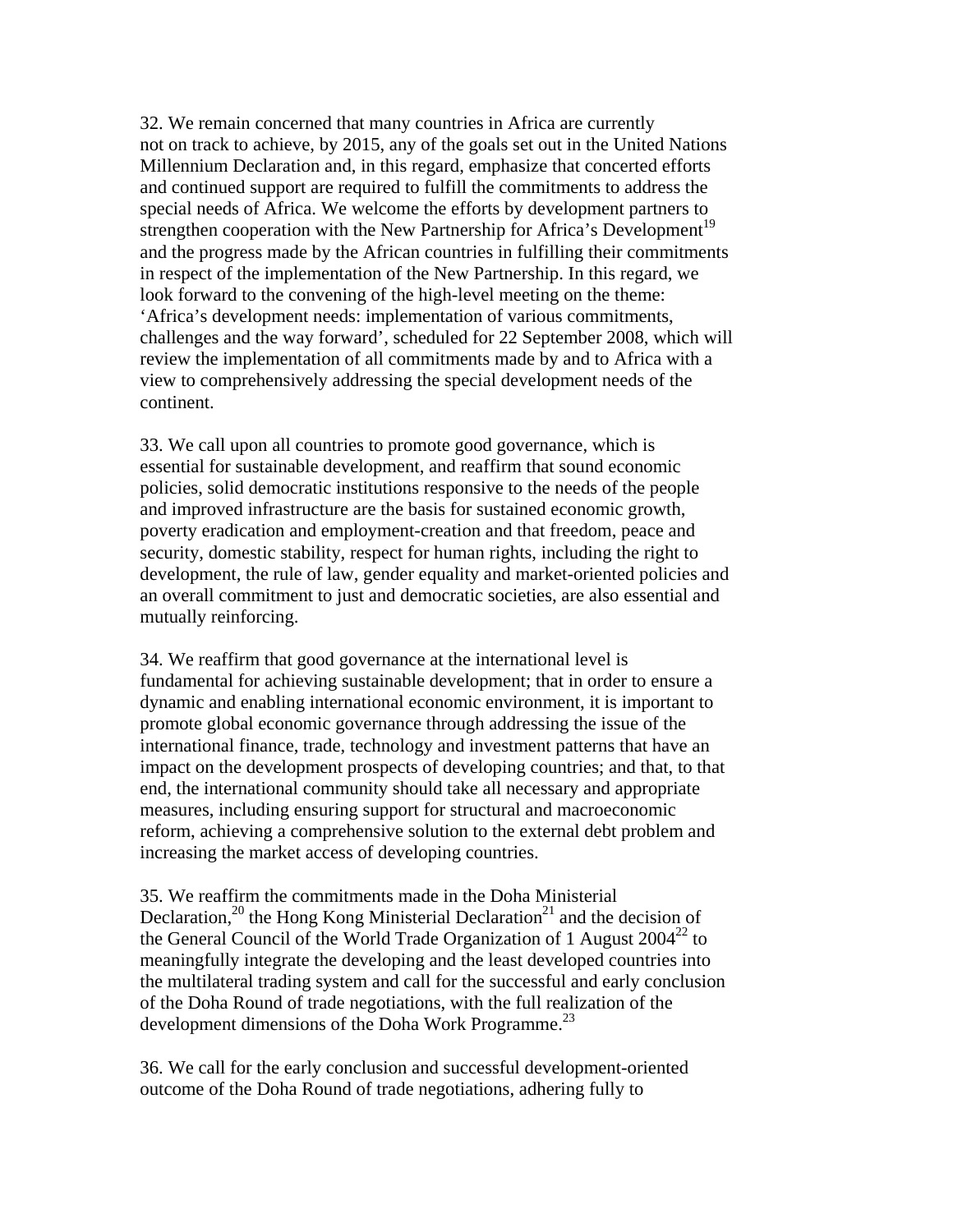the agreed mandate in the Doha Ministerial Declaration, within the framework adopted by the General Council of the World Trade Organization in its decision of 1 August 2004 and the Hong Kong Ministerial Declaration.

37. We reaffirm our commitment to promote, facilitate and finance, as appropriate, access to, and the development, transfer and diffusion of, environmentally sound technologies and corresponding know-how, in particular to developing countries and countries with economies in transition, on favourable terms, including on concessional and preferential terms, as mutually agreed, as set out in chapter 34 of Agenda  $21.^{24}$ 

38. We recognize that appropriate, affordable and sustainable agricultural technologies can play an important role in helping Member States alleviate poverty, eradicate hunger and mitigate the global food crisis, and call upon the international community to make greater efforts to promote development and transfer of appropriate technologies.

39. We strongly stress that increased financial resources should be mobilized for meeting the priority objectives of sustainable development.

 40. We reaffirm that each country must take primary responsibility for its own development and that the role of national policies and development strategies cannot be overemphasized in the achievement of sustainable development. We also recognize that national efforts should be complemented by supportive global programmes, measures and policies aimed at expanding the development opportunities of developing countries, while taking into account national conditions and ensuring respect for national ownership, strategies and sovereignty.

41. We reiterate that in our common pursuit of growth, poverty eradication and sustainable development, a critical challenge lies in ensuring the necessary internal conditions for mobilizing domestic savings, both public and private, sustaining adequate levels of productive investment and increasing human capacity. A crucial task is to enhance the efficacy, coherence and consistency of macroeconomic policies. An enabling domestic environment is vital for mobilizing domestic resources, increasing productivity, reducing capital flight, encouraging the private sector, and attracting and making effective use of international investment and assistance. Efforts to create such an environment should be supported by the international community.

42. We acknowledge efforts by developed countries to increase resources for development, including commitments by some developed countries to increase official development assistance. However, we note with concern the overall decline in official development assistance in 2006 and 2007, and call for the fulfillment of all official development assistance-related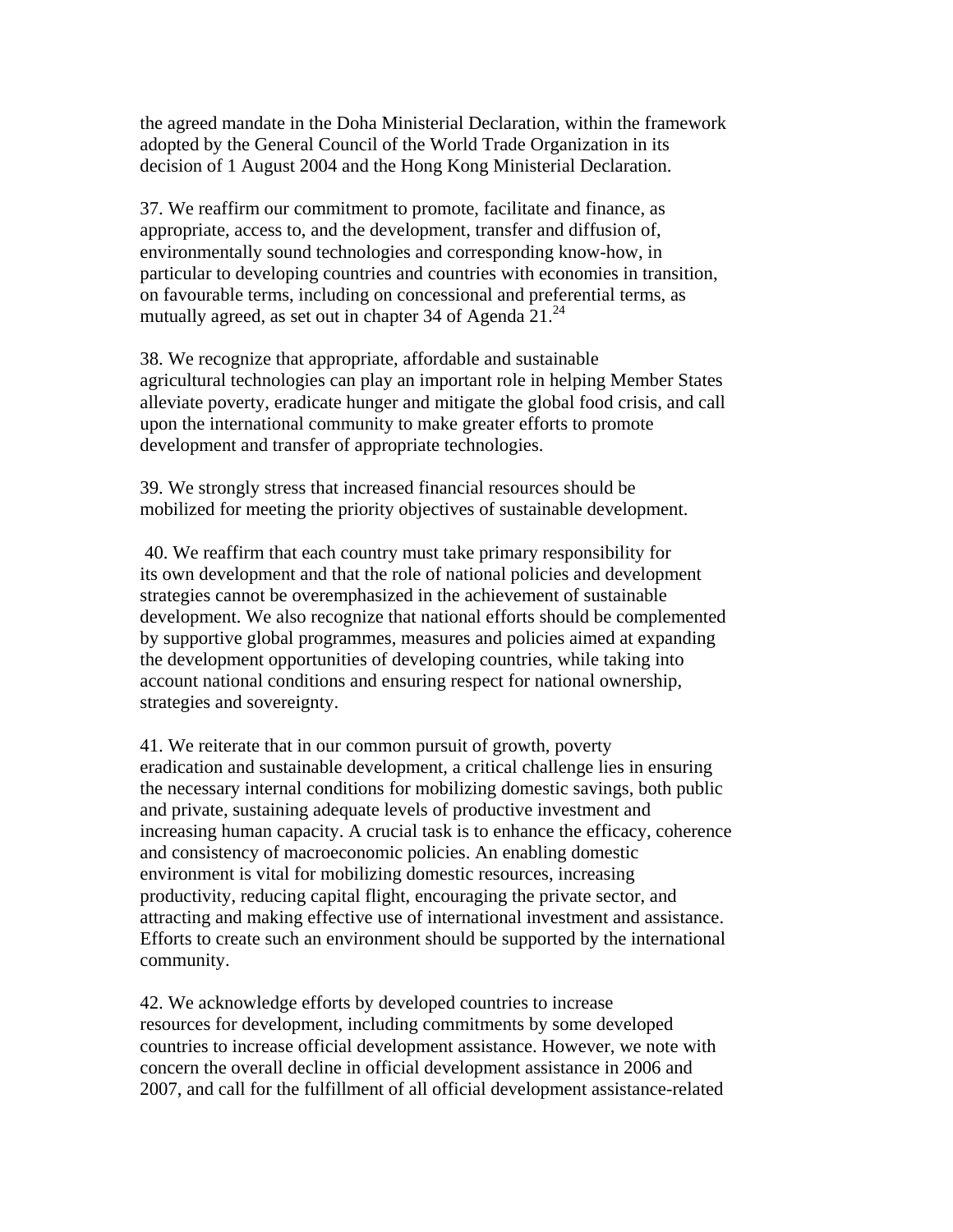commitments, including the commitments made by many developed countries to achieve the target of 0.7 per cent of gross national income for official development assistance by 2015 and to reach the target of at least 0.5 per cent of gross national income for official development assistance by 2010, as well as the target of 0.15-0.20 per cent of gross national income for official development assistance to least developed countries, and urge those developed countries that have not yet done so to make concrete efforts in this regard in accordance with their commitments.

43. We welcome the efforts of some developed countries, which are on target to meet the commitments made in terms of increased official development assistance.

44. We further welcome recent efforts and initiatives to enhance the quality of aid and to increase its impact, including the Paris Declaration on Aid Effectiveness, and resolve to take concrete, effective and timely action in implementing all agreed commitments on aid effectiveness, with clear monitoring and deadlines, including through further aligning assistance with countries' strategies, building institutional capacities, reducing transaction costs and eliminating bureaucratic procedures, making progress on untying aid, enhancing the absorptive capacity and financial management of recipient countries and strengthening the focus on development results.

45. We also emphasize the special importance of a timely, effective, comprehensive and durable solution to the debt problems of developing countries, since debt financing and debt relief can contribute to economic growth and development.

 46. We welcome the fact that the Heavily Indebted Poor Countries Initiative and the Multilateral Debt Relief Initiative have enabled heavily indebted poor countries to increase their expenditures on health, education and other social services consistent with national priorities, development plans and internationally agreed development goals, including the Millennium Development Goals.

## **Closure of the high-level segment**

120. At the 20th meeting, on 3 July, the President of the Council made a concluding statement and declared the high-level segment of the substantive session of 2008 of the Council closed.

*Note*

1 See General Assembly resolution 60/1.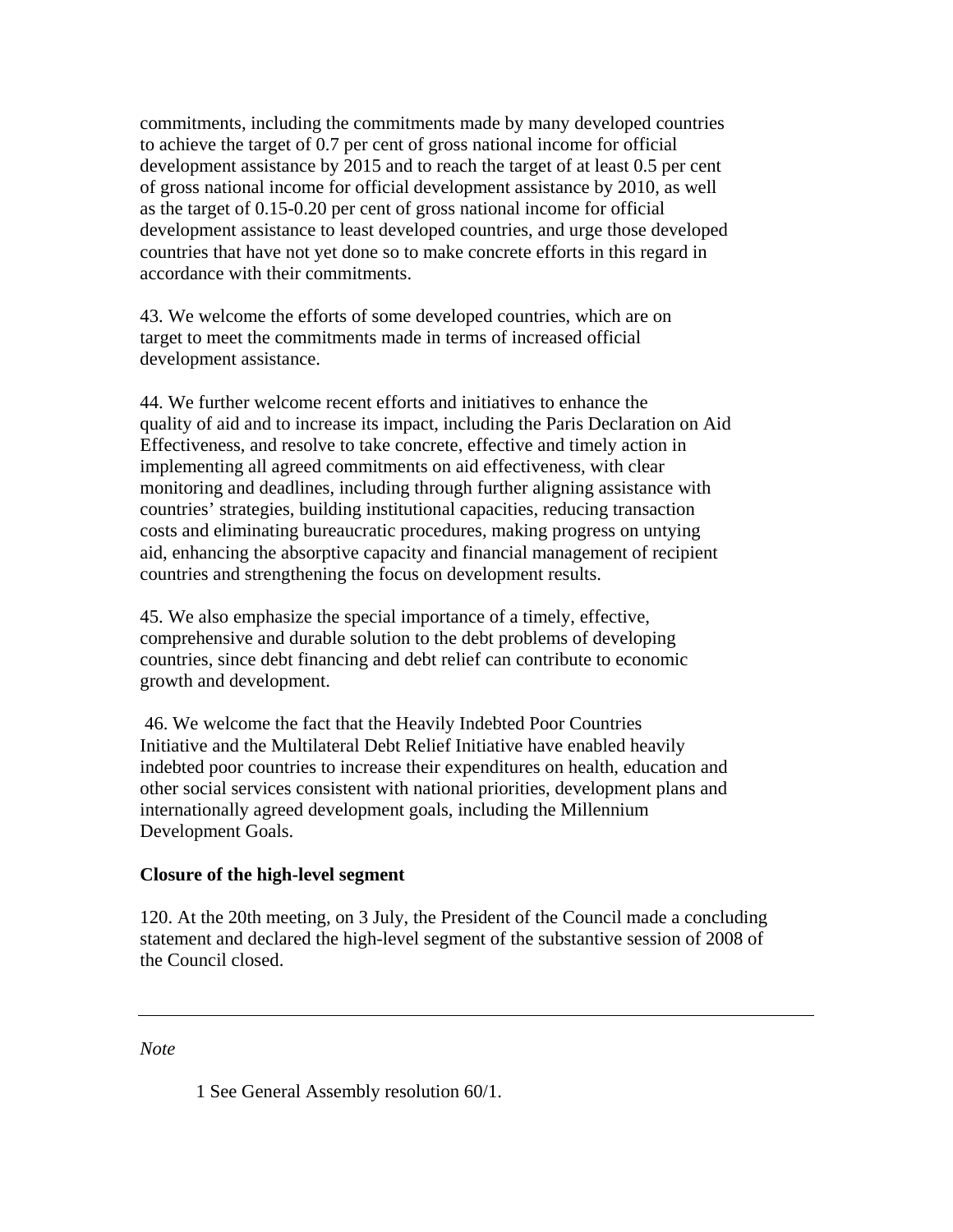2 See General Assembly resolution 55/2.

3 *Report of the International Conference on Financing for Development, Monterrey, Mexico,18-22 March 2002* (United Nations publication, Sales No. E.02.II.A.7), chap. I, resolution 1, annex.

4 *Report of the World Summit on Sustainable Development, Johannesburg, South Africa,26 August-4 September 2002* (United Nations publication, Sales No. E.03.II.A.1 and corrigendum), chap. I, resolution 2, annex.

5 E/2008/12 and E/2008/68.

6 See E/2008/88 for the report on the consultations.

7 See, inter alia, E/2008/70, E/2008/75, E/2008/78, E/2008/79, E/2008/81 and E/2008/85.

8 *Report of the United Nations Conference on Environment and Development, Rio de Janeiro, 3-14 June 1992*, vol. I, *Resolutions Adopted by the Conference*  (United Nations publication, Sales No. E.93.I.8 and corrigendum), resolution 1, annex I.

9 United Nations, *Treaty Series*, vol. 1760, No. 30619.

10 Ibid., vol. 1954, No. 33480.

11 Ibid., vol. 1771, No. 30822.

12 See FCCC/CP/2007/6/Add.1, decision 1/CP.13.

13 FCCC/CP/1997/7/Add.1, decision 1/CP.3, annex.

14 "Consideration of commitments for subsequent period for Parties included in Annex I to the Convention under Article 3, paragraph 9, of the Kyoto Protocol" (see FCCC/KP/CMP/2005/8/Add.1).

15 A/CONF.191/13, chap. II.

16 *Report of the International Ministerial Conference of Landlocked and Transit Developing Countries and Donor Countries and International Financial and Development Institutions on Transit Transport Cooperation, Almaty, Kazakhstan, 28 and 29 August 2003* (A/CONF.202/3), annex I.

17 *Report of the Global Conference on the Sustainable Development of Small Island Developing States, Bridgetown, Barbados, 25 April-6 May 1994* (United